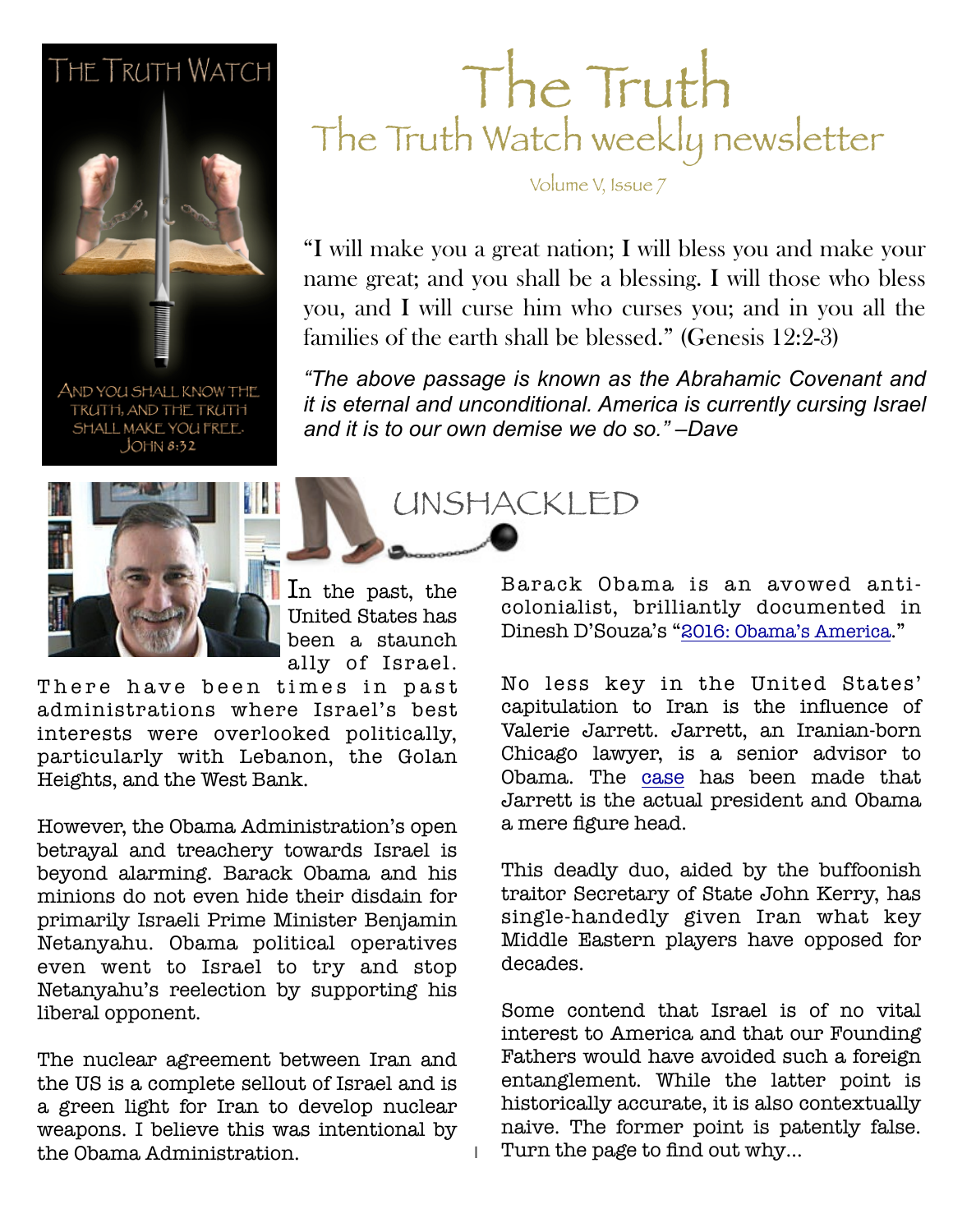# FROM THE FOUNDERS



**Isolationists like to quote our Founders in defense of their non-interventionist foreign policy. Our Founders did not get embroiled in foreign affairs as a matter of practicality. Nevertheless, the Middle East has been an issue for our nation from almost the beginning.**

"To this state of general peace with which we have been blessed, one only exception exists. Tripoli, the least considerable of the Barbary States, had come forward with demands unfounded either in right or in compact, and had permitted itself to denounce war, on our failure to comply before a given day. The style of the demand admitted but one answer. I sent a small squadron of frigates into the [Mediterranean. . . ." President Thomas Jefferson, March 4, 1801, 1st Inaugural](http://avalon.law.yale.edu/19th_century/jefinau1.asp)  Address.

I hate war. My family has been affected by it. My son, to quote Lincoln at Gettysburg, "gave the last full measure." It would be wonderful if we could live in the make-believe world where liberals troll and think we never need to address evil.

Iran is hell-bent on destroying not only the "Little Satan" Israel, but also the "Great Satan," the United States of America. Obama, of whom I believe to be a closeted-Muslim, and his Iranian-born senior advisor Jarrett are either dumber than a stump when it comes to understanding Iran's real intent, or their motives are truly devious.

I believe the latter to be true.

There is no empirical or historical evidence to trust Iran on matters of peaceful nuclear development. Iran, not unlike Iraq, has always given the international community the stiffarm when it comes to diplomatic agreement verification.

Ronald Reagan's foreign policy of "trust, but verify" is needed in large doses when dealing with tyrannical regimes. Iran cannot and should not be trusted. Israel's sovereignty and survival depends upon controlling Iran's access to a nuclear weapon.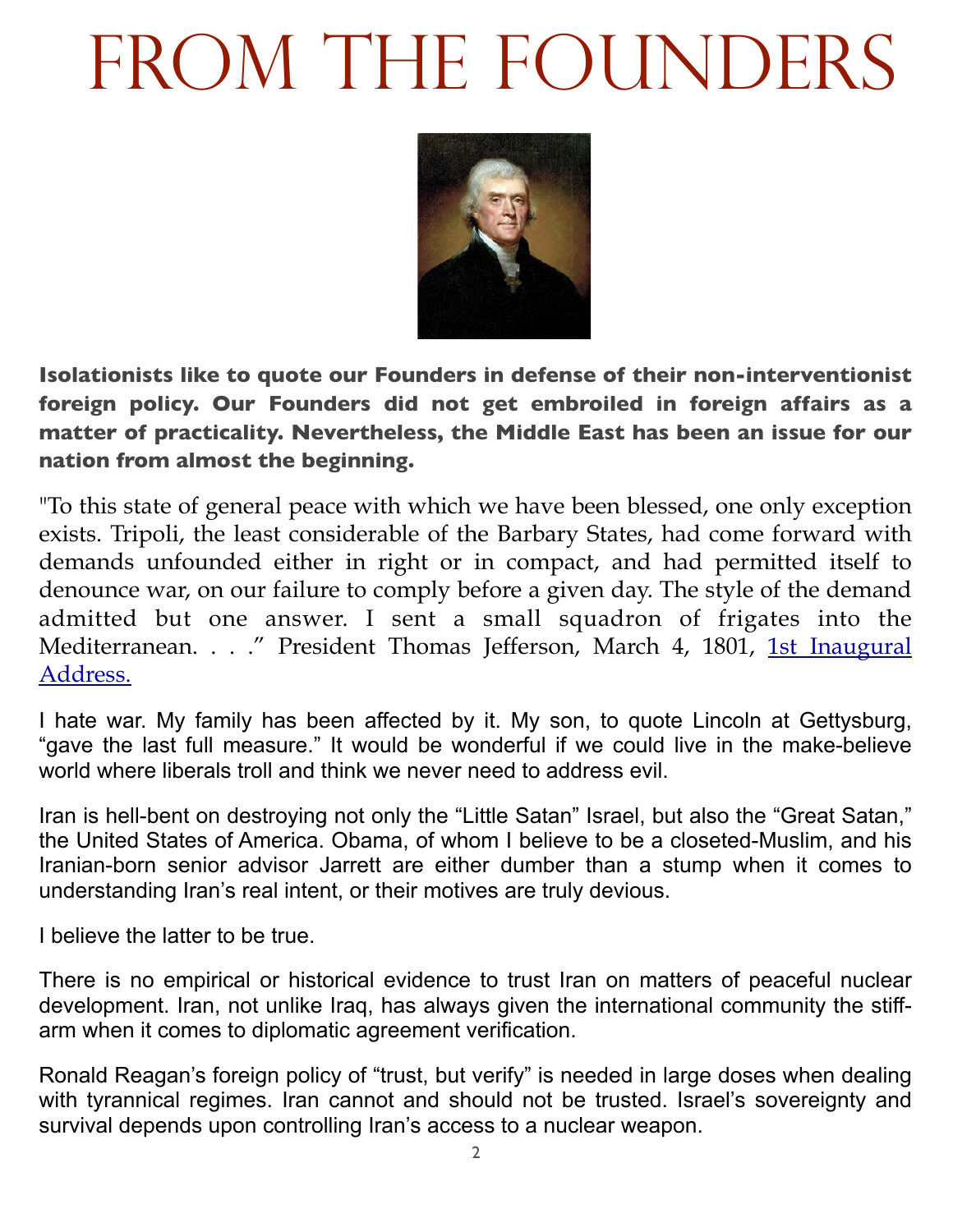# FROM THE PULPIT

"Israel is the cradle of our faith. Our Old Testament forefathers lived and died in the land of Israel. Jesus was born there…Leaving other issues aside, there is a strong and unbreakable connection between Israel and the Christian faith. And if you believe (as I do), that the modern state of Israel is a fulfillment of Bible prophecy, then, yes, Israel will be special to you and different from other nations in other places." Dr. Ray Pritchard, "Why I Surpport Israel" [article](http://www.keepbelieving.com/articles/why-i-support-israel/).

Dr. Pritchard succinctly defines why all Christians should support Israel. In 2006, I wrote in my [book](http://www.amazon.com/Understanding-Evangelicals-David-Jeffers/dp/1600344879?&linkCode=waf&tag=jeffconsservi-20) "Understanding Evangelicals: A Guide to Jesusland:"

The United States, with evangelicals greatly influencing its foreign policy, rightfully stands with Israel against an ever-increasing growth of anti-Semitism. Evangelicals do not support Israel because they expect some special blessing for doing so or trying to ensure conditions meet end-times prophecy. We should never mix up our Christian beliefs as Christian motives. Evangelicals support Israel as a nation and Jews as a people because of our Christian love and respect for biblical covenants.

Iran is the spearhead of Islam's dream of a [caliphate.](http://en.wikipedia.org/wiki/Caliphate) Indeed each sect of Islam has its own interpretation of how the Caliphate will be established and ruled. Nevertheless, it is antithetical to liberty. Muslims are not allowed free will such as Americans know it.

Alarmingly, more and more American [cities](http://www.billionbibles.org/sharia/america-sharia-law.html) are establishing sharia law. This is nothing less than the **Islamization** of America. American citizens should be greatly concerned about Islam's spread across our country.

Understand that when you speak such concern, you will be accused of Islamophobia and bigotry. Such persecution comes with being a Christian, however if we do not stand against this, we will one day be overtaken by it. That is the design of Islam.

This is why the United States' support of the latest Iranian nuclear agreement is so egregious. It gives the primary country seeking to spread Islam world wide the means to intimidate weaker nations to succumb to such pressure.

Israel is God's chosen people. It is the birthplace of my Lord and Savior Jesus Christ. While I know that God will defend her, we have a biblical requirement - the Abrahamic Covenant - to support and defend Israel.